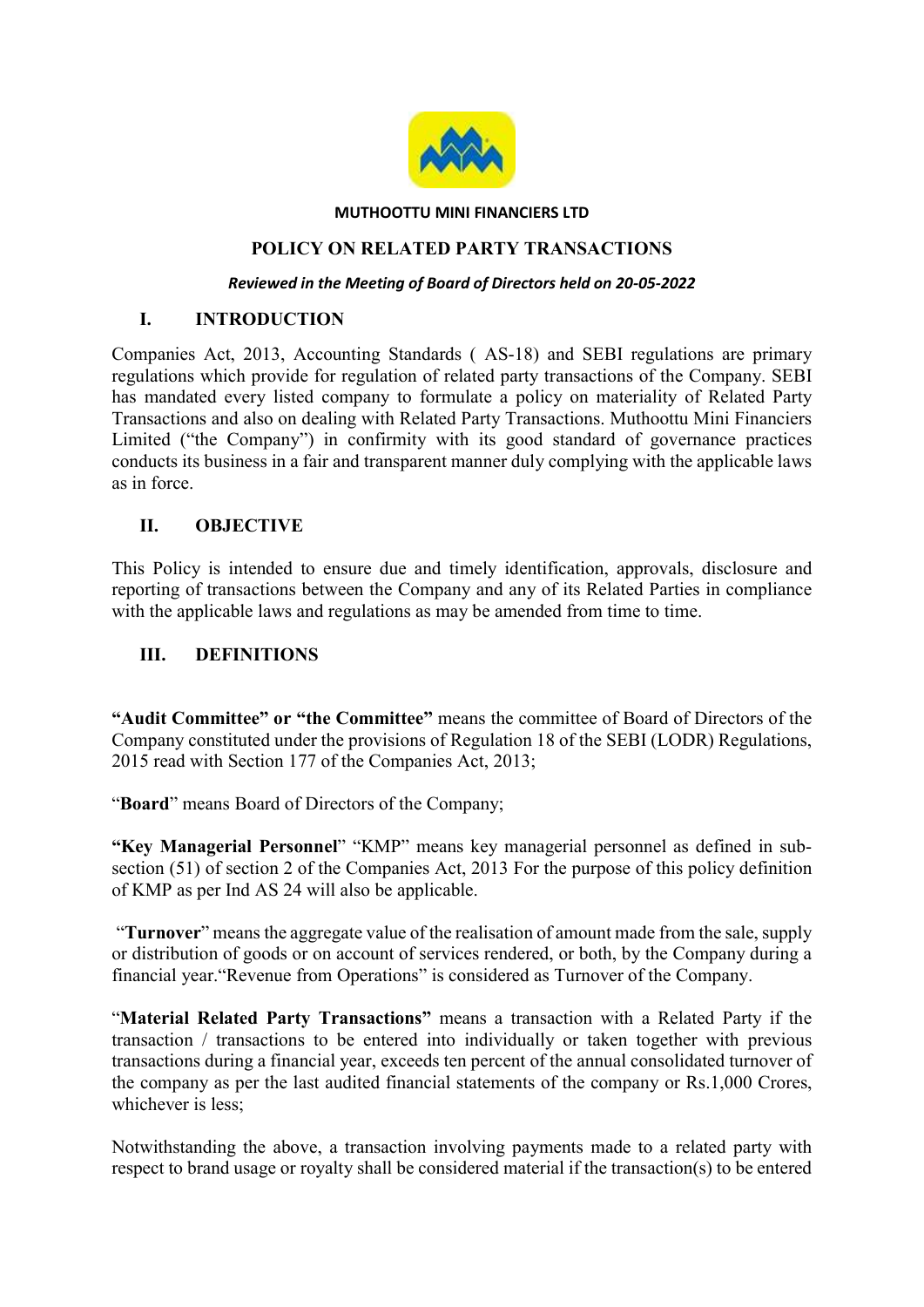into individually or taken together with previous transactions during a financial year, exceed five percent of the annual consolidated turnover of the listed entity as per the last audited financial statements of the listed entity

"Related Party" means related party as defined under Regulation  $2(1)(zb)$  of the SEBI (LODR) Regulations, 2015 or under Ind AS 24 and:

i Any person or entity forming part of the promoter or promoter group of the Company;

ii. Any person or entity holding equity shares of 20% or more, (10% or more with effect from 01st April, 2023) in the Company, either directly or indirectly or on a beneficial interest basis (as per Section 89 of the Act) at any time during the immediate preceding financial year.

 "Related Party Transaction" a means related party transaction as defined under Regulation 2(1)(zc) of the SEBI (LODR) Regulations, 2015;

"Relative" means relative as defined under sub-section (77) of section 2 of the Companies Act, 2013 and rules prescribed there under.

All other words and expressions used but not defined in this policy, but defined in the Companies Act, 2013, the Securities and Exchange Board of India Act, 1992, and SEBI (LODR) Regulations, 2015 and Ind AS 24 shall have the same meaning as respectively assigned to them in such Acts or rules or regulations or any statutory modification or reenactment thereto, as the case maybe.

## IV. POLICY:

All Related Party Transactions shall require prior approval of the Audit Committee comprising of a quorum of only Independent Directors being members of the said Committee approving the same. Such approval shall be only at a meeting of the Audit Committee and not by circulation.

All proposed Related Party Transactions and subsequent material modification of such Related Party Transaction must be presented before the Audit Committee for prior approval by the Independent Directors of the Committee.

In the case of frequent / regular / repetitive transactions which are in the normal course of business of the Company, the Committee may grant omnibus approval.

## V. TRANSACTIONS THAT ARE CONSIDERED AS RELATED PARTY TRANSACTIONS:

Following types of the transactions considered as related party as per section 188 of Companies Act 2013:

- (a) Sale, purchase or supply of any goods or materials;
- (b) Selling or otherwise disposing of, or buying, property of any kind;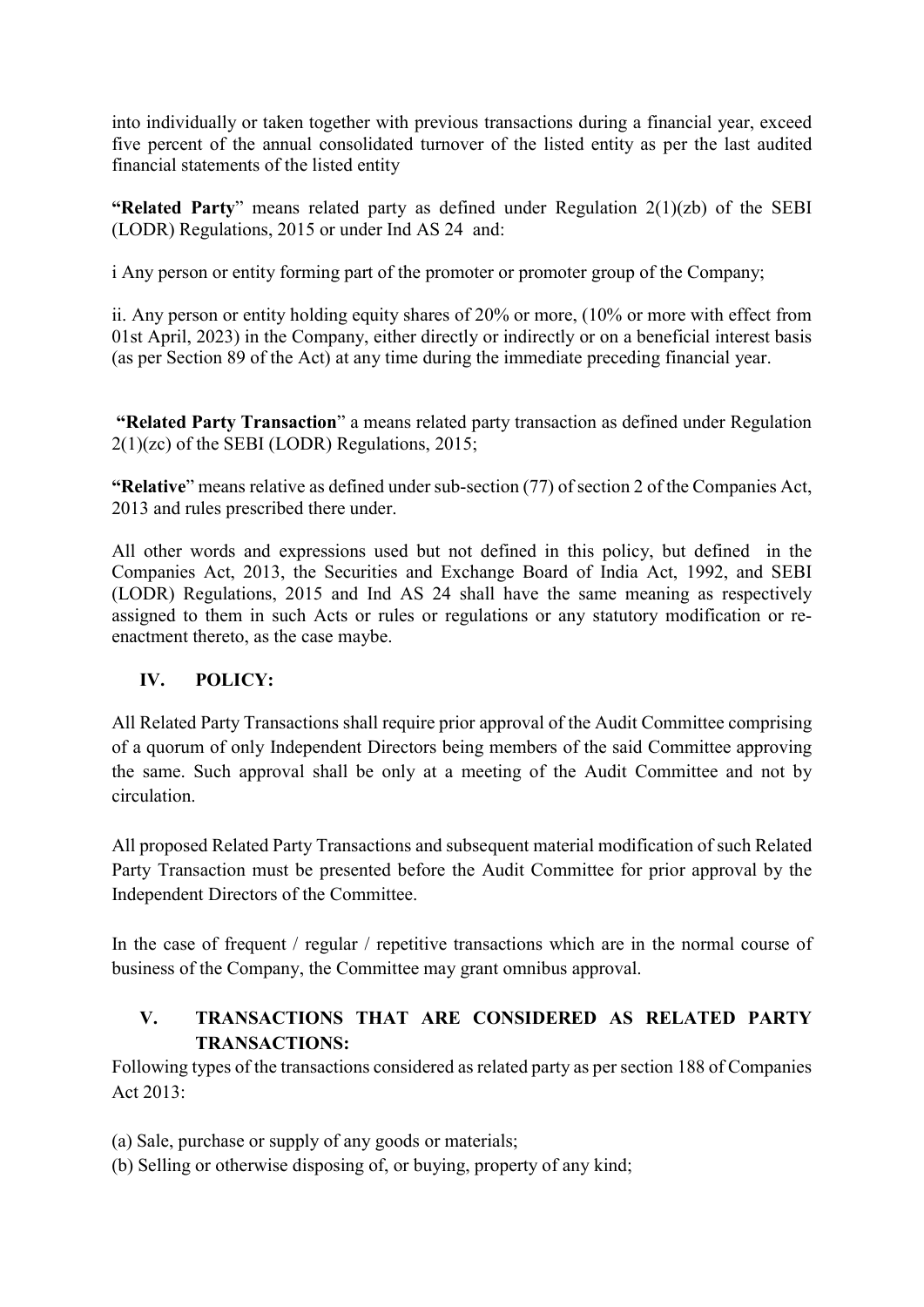(c) Leasing of property of any kind;

(d) Availing or rendering of any services;

(e) Appointment of any agent for purchase or sale of goods, materials, services or property;

(f) Such related party's appointment to any office or place of profit or a Key Managerial

Personnel in the company, its subsidiary company or associate company; and 6

(g) Underwriting the subscription of any securities or derivatives thereof, of the company.

Types of the transactions considered as related party transaction as per Reg. 2(1)(zc) of SEBI(LODR) Regulations, 2015

A transaction involving a transfer of resources, services or obligations between

(i) A listed entity or any of its subsidiaries on one hand and a related party of the listed entity or any of its subsidiaries on the other hand

(ii) A listed entity or any of its subsidiaries on one hand and any other person or entity on the other hand the purpose and effect of which is to benefit a related party of the listed entity or any of its subsidiaries with effect from April 01 2023

Regardless of whether a price is charged and a transaction with a related party shall be construed to include a single transaction or group of transactions in a contract.

As per and IND AS-24, of the Companies (Indian Accounting Standards) Rules, 2015 following are examples of transactions that are disclosed if they are with a related party:

(a) Purchases or sales of goods (finished or unfinished);

(b) Purchases or sales of property and other assets;

- (c) Rendering or receiving of services;
- (d) Leases;
- (e) Transfer of research and development;
- (f) Transfer under license agreements;

(g) Transfer under finance arrangements (including loans and equity contribution in cash or in kind);

(h) Provision of Guarantees and Collaterals;

(i) Commitments to do something if a particular event occurs or not occur in the future, including executory contracts (recognized and unrecognized)

(j) Settlement of liabilities on behalf of the entity or by the entity on behalf of that related party; (k) Management contracts including for deputation of employees.

Parties are considered to be related under IND AS 24, if one party has the ability to control the other party or exercise significant influence over the other party, directly or indirectly, in making financial and/or operating decisions and includes the following:

1. A person or a close member of that person's family is related to a company if that person:

a. has control or joint control or significant influence over the Company; or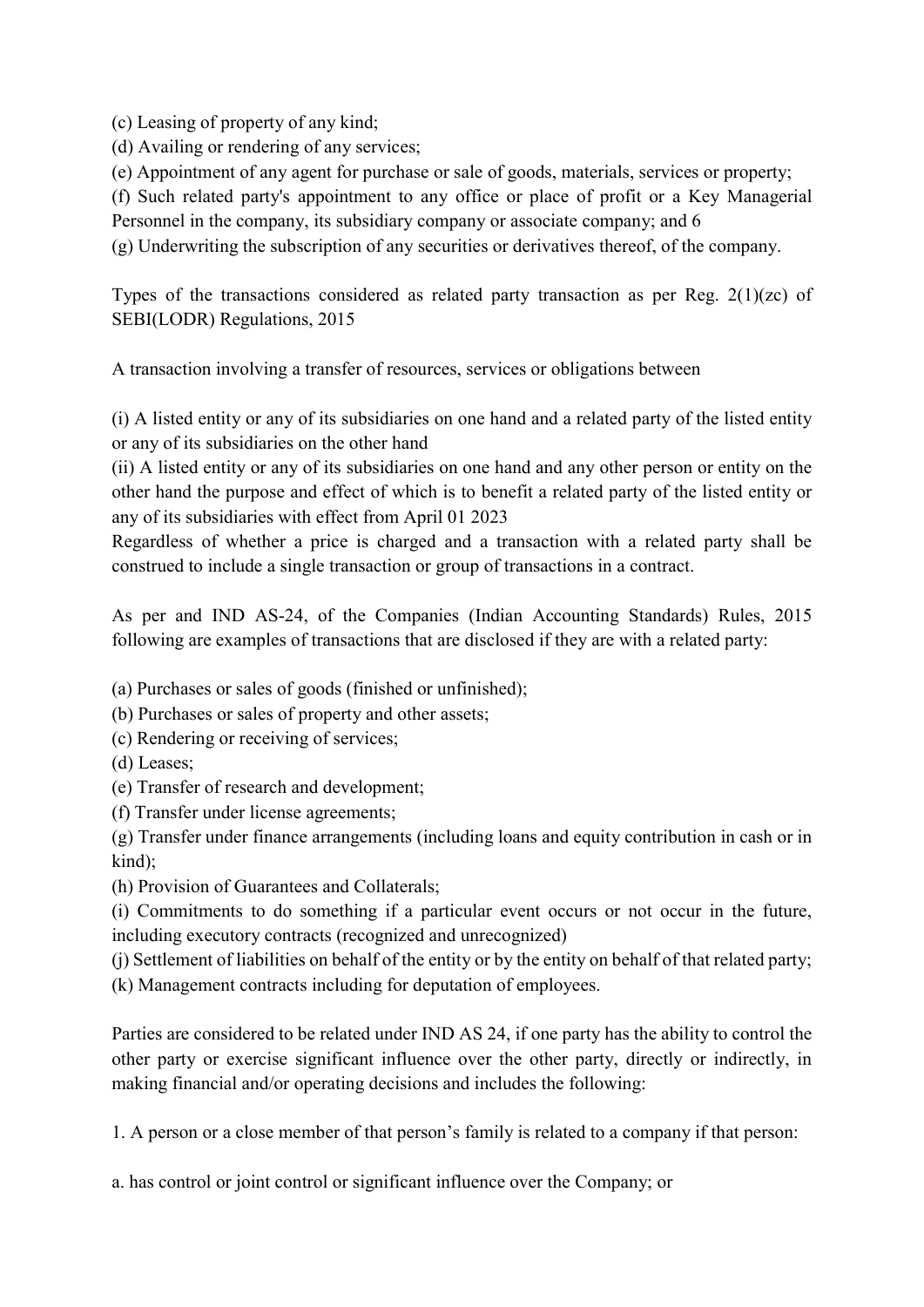b. is a key management personnel of the Company or of a parent of the Company;

2. An entity is related to a company if any of the following conditions applies:

a. The entity is a related party under Section 2(76) of the Companies Act,2013;or

b. One entity is an associate or joint venture of the other entity (or an associate or joint venture of a member of a group of which the other entity is a member); or

c. Both entities are joint ventures of the same third party; or

d. One entity is a joint venture of a third entity and the other entity is an associate of the third entity; or

e. The entity is controlled or jointly controlled by a person identified in (1); or

f. A person identified in (1)(b) has significant influence over the entity (or of a parent of the entity);

## VI. TRANSACTIONS THAT ARE NOT CONSIDERED AS RELATED PARTY TRANSACTIONS:

The following transactions are not considered as Related Party Transactions

a) The issue of specified securities on a preferential basis, subject to compliance of the requirements under Securities and Exchange Board of India (Issue of Capital and Disclosure Requirements) Regulations 2018

b) The Corporate actions by the listed entity which are uniformly applicable/offered to all shareholders in proportion to their shareholding

(i) Payment of dividend;

- (ii) Subdivision or consolidation of securities;
- (iii) Issuance of securities by way of a rights issue or a bonus issue; and

(iv) Buy-back of securities

## VII. IDENTIFICATION OF RELATED PARTIES AND INTERESTED DIRECTOR WITH RESPECT TO TRANSACTIONS:

Every Director/KMP will be responsible for providing a declaration in containing the following information to the Company Secretary on an annual basis:

- 1. Names of his / her Relatives;
- 2. Partnership firms in which he / she or his / her Relative is a partner;
- 3. Private Companies in which he / she or his / her Relative is a member or Director;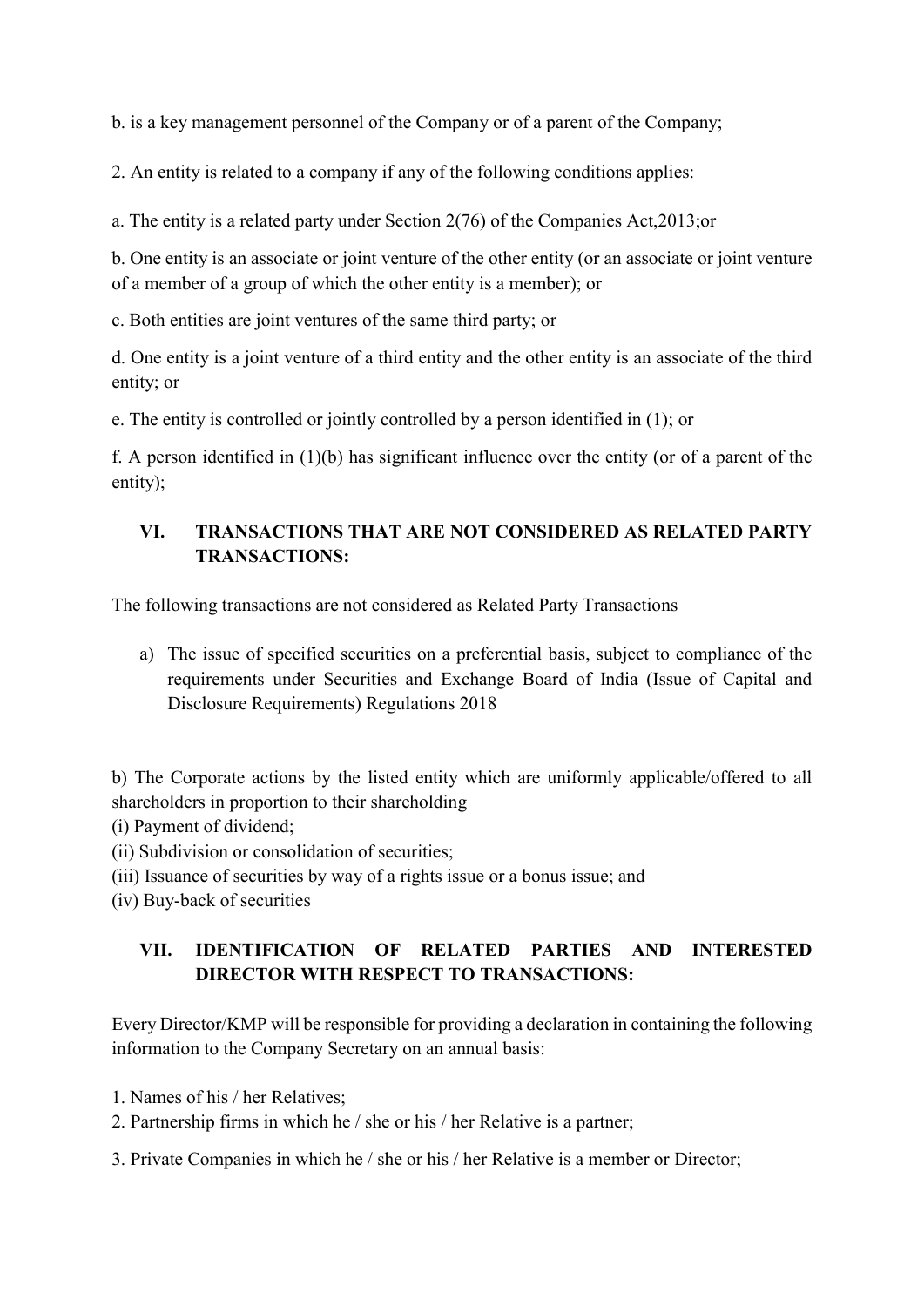4. Public Companies in which he / she is a Director and holds along with his/her Relatives more than 2% of paid up share capital as at the end of immediate preceding financial year;

5. Any Body Corporate whose Board of Directors, Managing Director or Manager is accustomed to act in accordance with his / her advice, directions or instructions (other than advice, directions or instructions obtained from a person in professional capacity);

6. Persons on whose advice, directions or instructions, he / she is accustomed to act (other than advice, directions or instructions obtained from a person in professional capacity); and

7. Body Corporate or any Association of Individuals in which he / she or his / her Relative is a Director or owner or Partner or Promoter or Manager or Chief Executive Officer of Body Corporate or Member of the Association of Individuals.

# VIII. APPROVAL BY AUDIT COMMITTEE:

## Transactions that require prior approval of Audit Committee

a) All Related Party Transactions and subsequent material modifications to such Related Party Transactions;

b) Related Party Transactions to which subsidiary of MMFL( If any) is a party but MMFL is not a party shall require prior approval of Audit committee of MAFIL if the value of such transactions whether entered into individually or taken together with previous transactions during a financial year exceeds ten percent of the annual consolidated turnover as per the last audited financial statements of MMFL;

c) With effect from April 1, 2023 Related Party Transactions to which subsidiary of MMFL is a party but MMFL is not a party shall require prior approval of Audit committee of MMFL if the value of such transactions whether entered into individually or taken together with previous transactions during a financial year exceeds ten percent of the annual standalone turnover as per the last audited financial statements of the Subsidiary.

## Material Modification

Any material modification to the terms approved by the Audit Committee for the Related Party Transactions will require its prior approval. The following terms shall be considered as material terms in respect of every Related Party Transaction, except financial transactions:

a. Subsitution of the name of the Related Party arising due to succession, corporate restructuring, acquisition etc.

- b. Nature of goods or services
- c. Total value of the Related Party Transaction
- d. Period approved for Related Party Transaction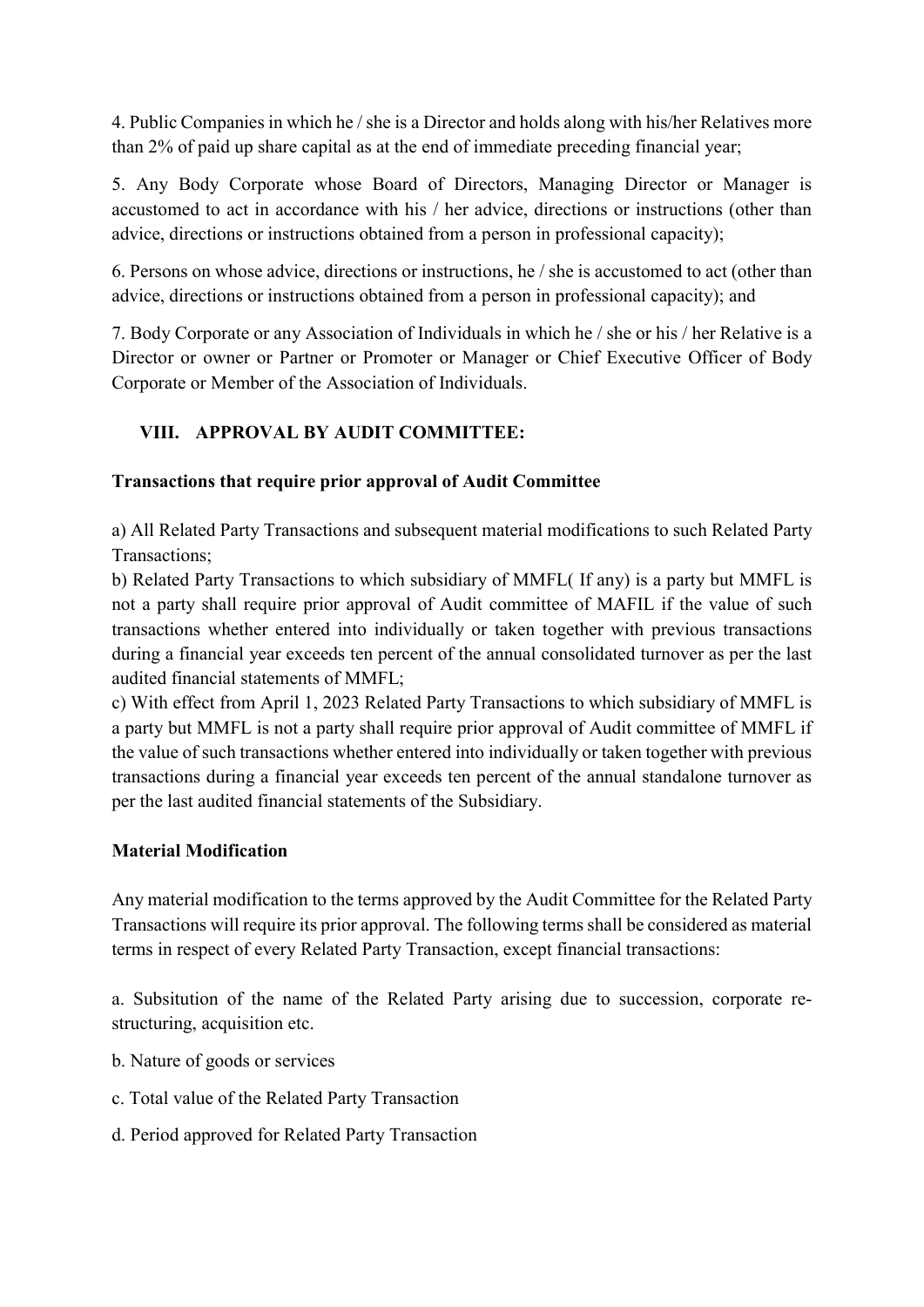e. Miscellaneous terms such as advance payable, warranty terms, credit period, interest payable on default in payment.

In respect of financial transactions like providing of loan, inter-corporate deposit:

a. Subsitution of the name of the Related Party arising due to succession, corporate restructuring, acquisition etc.

b. Quantum of loan or inter-corporate deposit.

c. Interest related terms including interest holiday, if any, security terms, if any

d. Period

e. Repayment terms

### Information to be placed before Audit Committee:

The following information shall be placed before the Audit Committee of the Board of Directors to enable the independent directors who are members of the Audit Committee to consider and decide on the approval in respect of Related Party Transactions:

a. Type, material terms and particulars of the proposed transaction;

b. Name of the related party and its relationship with the listed entity or its subsidiary, including nature of its concern or interest (financial or otherwise);

c. Tenure of the proposed transaction (particular tenure shall be specified);

d. Value of the proposed transaction;

e. The percentage of the Company's annual consolidated turnover, for the immediately preceding financial year, that is represented by the value of the proposed transaction (and for a Related Party Transaction involving a subsidiary, such percentage calculated on the basis of the subsidiary's annual turnover on a standalone basis shall be additionally provided);

f. If the transaction relates to any loans, inter-corporate deposits, advances or investments made or given by the Company or its subsidiary:

i) Details of the source of funds in connection with the proposed transaction;

ii) Where any financial indebtedness is incurred to make or give loans, inter-corporate deposits, advances or investments,

- nature of indebtedness:
- cost of funds and tenure

iii) Applicable terms, including covenants, tenure, interest rate and repayment schedule, whether secured or unsecured; if secured, the nature of security; and

iv) The purpose for which the funds will be utilized by the ultimate beneficiary of such funds pursuant to the related party transactions.

g. Justification as to why the Related Party Transaction is in the interest of the Company;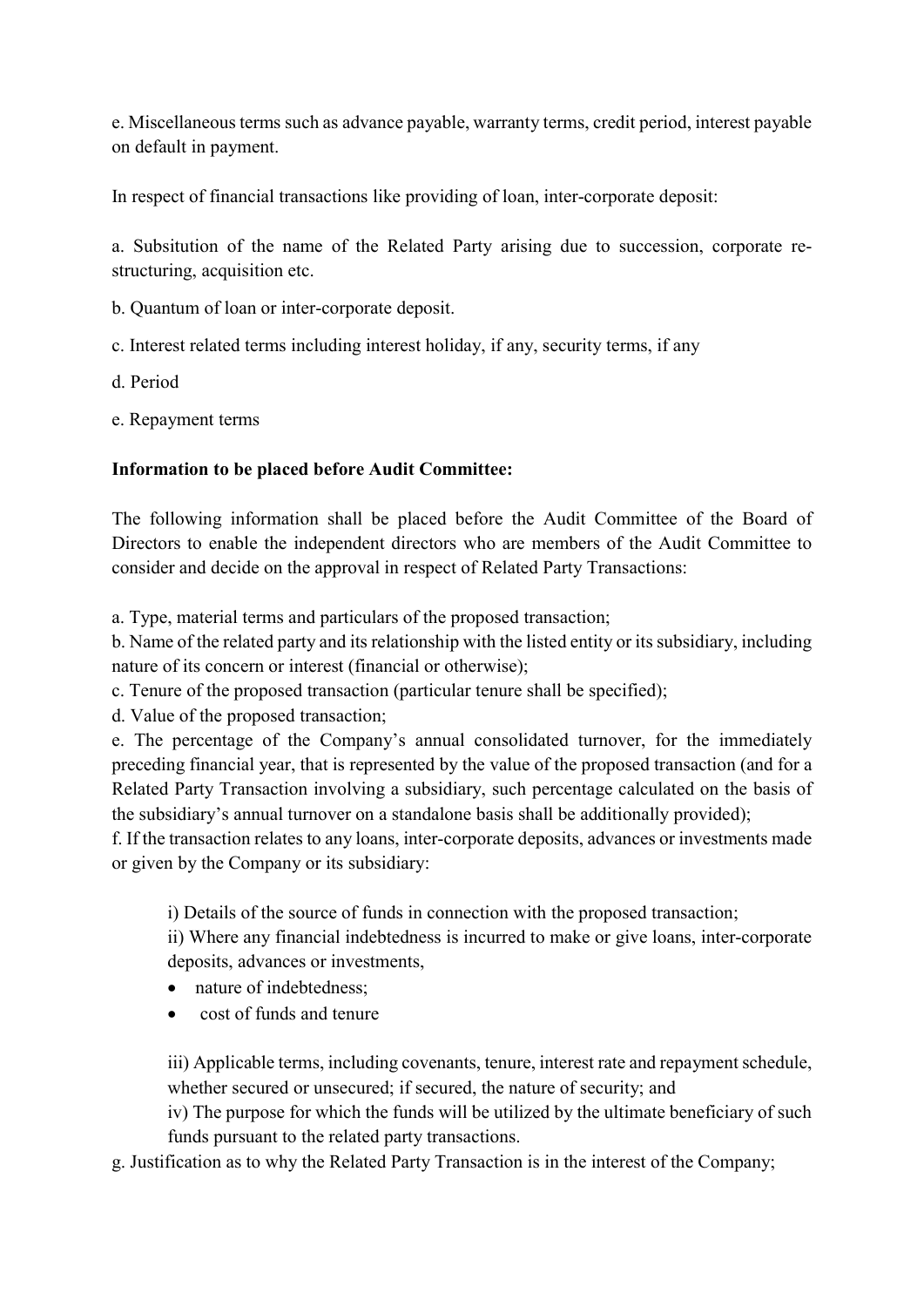h. A copy of the valuation or other external party report, if any such report has been relied upon;

i. Percentage of the counter-party's annual consolidated turnover that is represented by the value of the proposed related party transaction, on a voluntary basis;

j. Methodology used for determination of arms-length

j. Any other information that may be relevant

The Audit Committee of the Board shall also review the status of long-term (more than one year) or recurring related party transactions on an annual basis.

### Factors to be considered by the Audit Committee

While considering any related party transaction, the Committee shall also take into account all relevant facts and circumstances including the terms of the transaction, the business purpose of the transaction, the benefits to the Company and to the Related Party, and any other relevant matters as specified in the relevant applicable circulars issued by SEBI from time to time Prior to the approval, the Committee may, inter-alia, consider the following factors to the extent relevant to the transaction:

a. Whether the terms of the Related Party Transaction are in the ordinary course of the Company's business and are on an arm's length basis;

b. Whether the transaction could be material or significant by value;

c. The business reasons for the Company to enter into the Related Party Transaction and the nature of alternative options available, if any;

d. Whether the Related Party Transaction includes any potential reputational risks or misuse of corporate assets that may arise as a result of or in connection with the proposed Transaction; and

e. Whether the Related Party Transaction would affect the independence or present a conflict of interest for any Director or Key Managerial Personnel of the Company, taking into account the size of the transaction, the overall financial interest or benefit to the Director, Key Managerial Personnel or other Related Party concerned, the direct or indirect nature of the Director's interest, Key Managerial Personnel's or other Related Party's interest in the transaction and the ongoing nature of any proposed relationship and any other factors the Committee deems relevant.

f. While considering the arm's length nature of the transaction, the Committee may take into account the facts and circumstances as were applicable at the time of entering into the transaction with the Related Party. The Committee may also take into consideration subsequent events (i.e., events after the initial transactions have commenced) like evolving business strategies / short term commercial decisions to improve / sustain market share, changing market dynamics, local competitive scenario, economic / regulatory conditions affecting the global / domestic industry, may impact profitability but may not have a bearing on the otherwise arm's length nature of the transaction.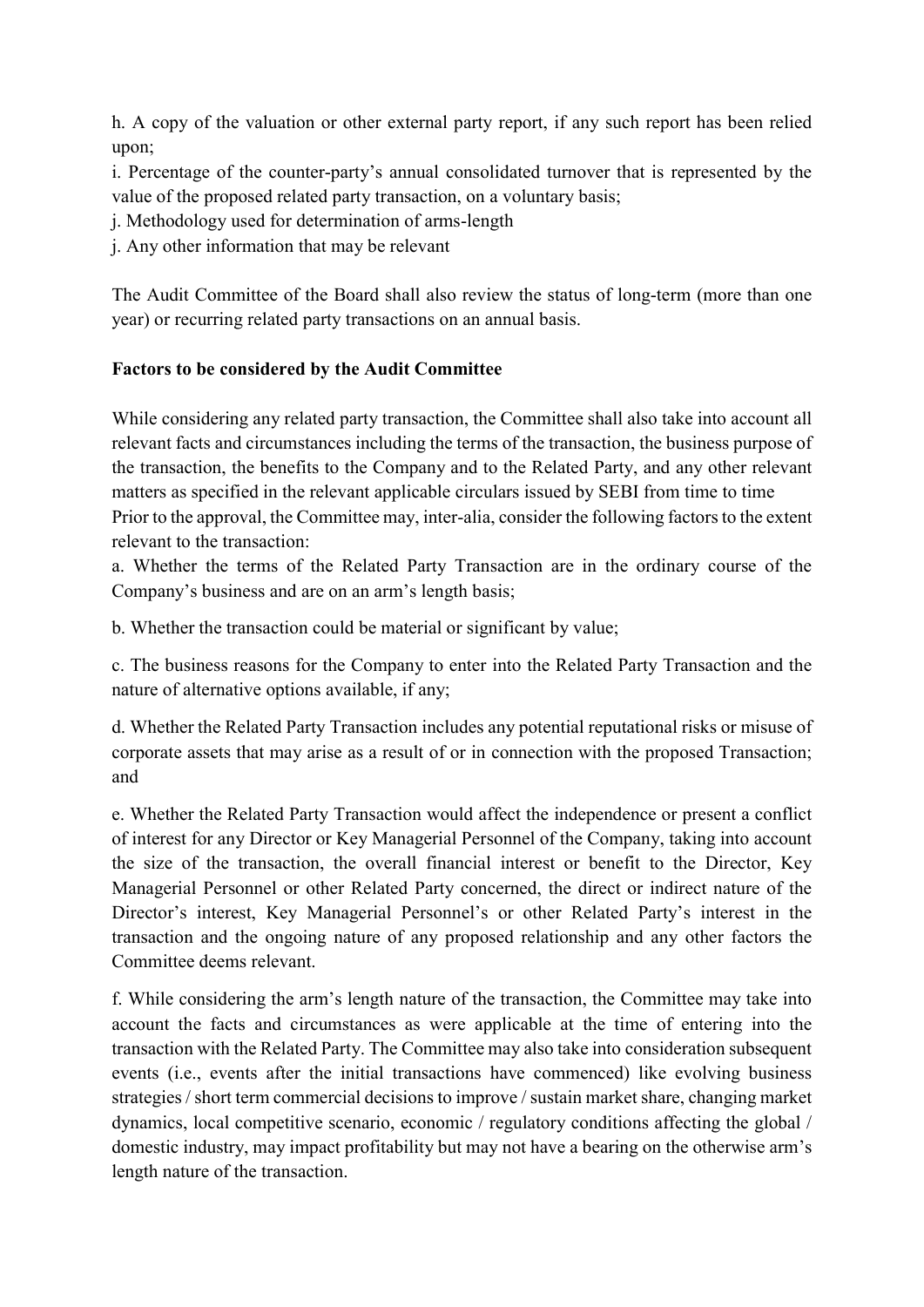### Omnibus Approval

For granting omnibus approval, the committee shall specify the following details:

- a. Name of the related party;
- b. Nature of the transaction;
- c. Period of the transaction;
- d. Maximum amount of the transactions that can be entered into;
- e. Indicative base price / current contracted price and formula for variation in price, if any;
- f. Justification for the omnibus approval.

Such transactions will be deemed to be pre-approved and may not require any further approval of the Audit Committee for each specific transaction for the specific period approved.

The Audit Committee shall, review quarterly and take note of all Related Party Transactions for which omnibus approval has been granted by the Audit Committee.

The omnibus approval shall be valid for a period of one financial year however subject to quarterly review and fresh approval shall be obtained after the expiry of one year.

## IX. APPROVAL BY THE BOARD:

If the Committee determines that a Related Party Transaction should be brought before the Board or a Related Party Transaction is not in the Ordinary Course of Business or not at Arms' Length or is a material related party transaction or if the Board in any case elects to review any such matter or it is mandatory under any law for Board to approve the Related Party Transaction, then the Board shall consider and approve the Related Party Transaction at a meeting.

The Board shall take note of all transactions approved by the Audit committee

# X. APPROVAL BY SHAREHOLDERS

The Board of Directors of the Company shall mandatorily place before the members of the Company, all Material RPTs and subsequent material modifications to existing RPT for their approval prior to undertaking such transactions.

Except with the prior approval of the Shareholders by a resolution, a company shall not enter into any RPTs as mandated under Section 188 of Companies Act, 2013 read with Rule 15 of Companies (Meetings of Board and its Powers) Rules, 2014, material related party transactions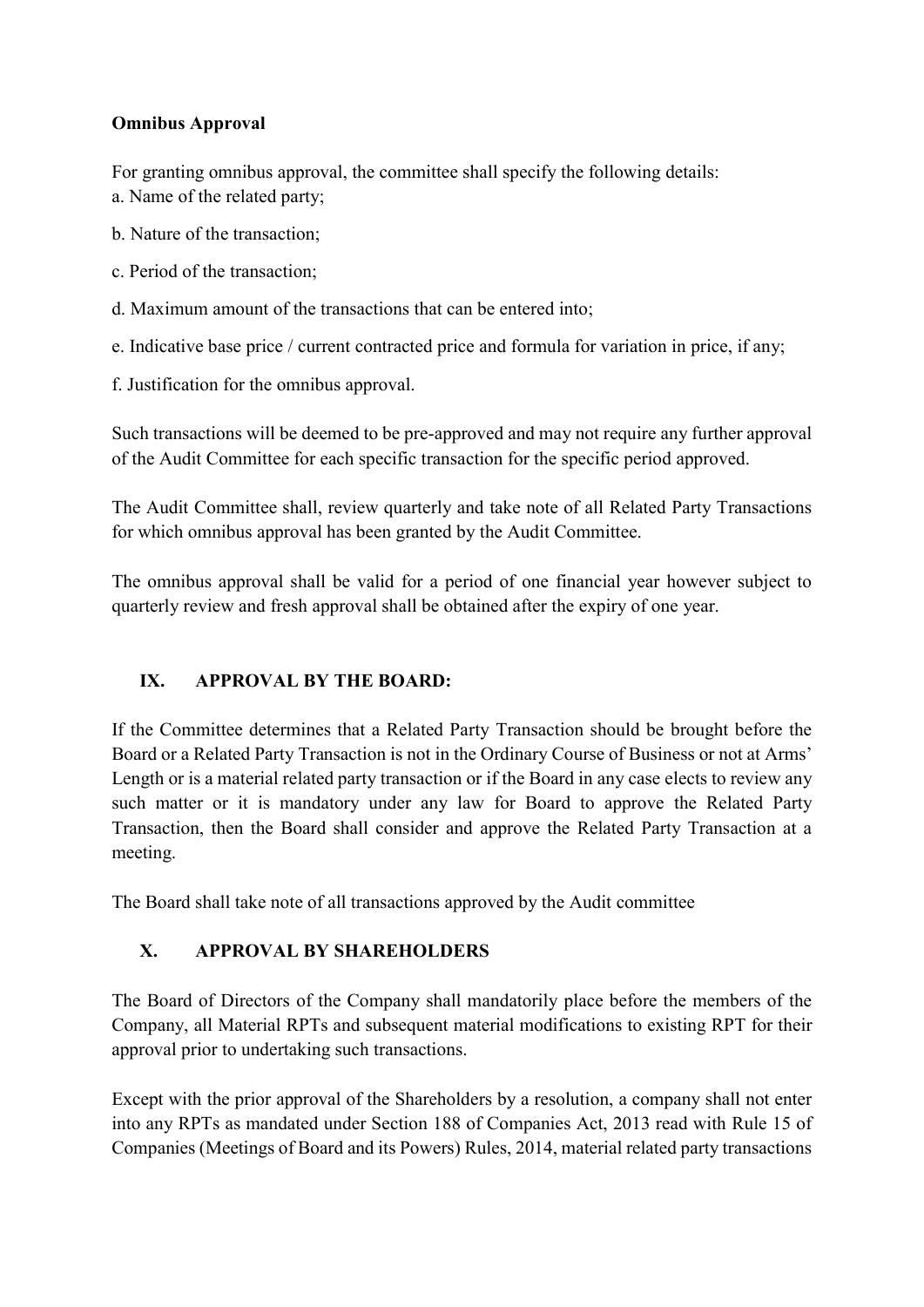and/or subsequent material modifications to related party transactions as Stipulated in Regulation 23 of SEBI (Listing Obligations and Disclosure Requirements), Regulations, 2015

In all cases, where shareholders' approval is necessary for any RPT, the Company Secretary shall ensure that the agenda of the Board meeting at which the resolution is proposed to be moved shall disclose-

a. All the information provided by the management of the Company to the Audit Committee; b. Any other information that may be relevant

The Company Secretary shall ensure that the explanatory statement to be annexed to the notice of a general meeting convened for obtaining approval of members in relation to the proposed RPTs shall contain the following particulars:

a. Summary of the information provided by the management of the Company to the Audit Committee;

b. Justification for why the proposed transaction is in the interest of the Company;

c. Where the transaction relates to any loans, inter-corporate deposits, advances or investments made or given by the listed entity or its subsidiary, the details placed before the Audit Committee except the information on source of funds and cost of funds.

d. A statement that the valuation or other external report, if any, relied upon by the Company in relation to the proposed transaction will be made available through the registered email address of the shareholders;

e. Percentage of the counter-party's annual consolidated turnover that is represented by the value of the proposed RPT, on a voluntary basis;

f. Any other information that may be relevant.

The Board shall be ultimately responsible for seeking approvals from shareholders as per the requirements of Applicable Laws which may vary from time to time.

## XI. DISCLOSURE, RECORDING AND REPORTING OF RELATED PARTY TRANSACTIONS:

a. Company shall disclose each year in the Audited Financial Statements transactions with Related Parties as prescribed in the applicable Accounting Standard as well as accounting policies governing transactions with Related Parties.

b. Disclosure in the Board's Report to the shareholders shall be made as prescribed under Companies Act, 2013.